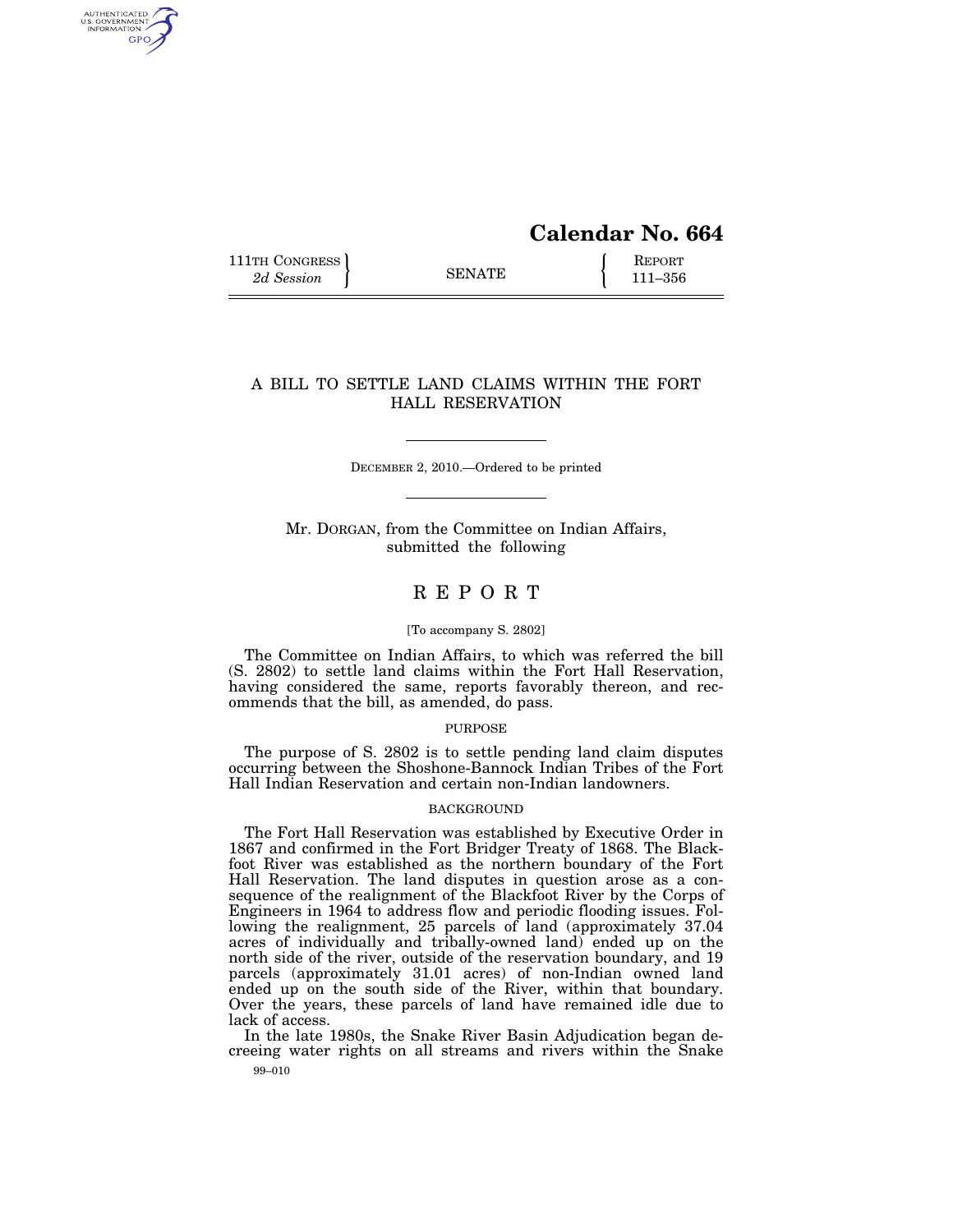River Basin in Idaho, which includes the Blackfoot River basin. Several non-Indian landowners whose lands were affected by the realignment of the Blackfoot River asserted claims that their place of use was on the Fort Hall Reservation. The Shoshone-Bannock Tribes filed objections to those claims which resulted in litigation currently pending as part of the Snake River Basin Adjudication.

# NEED FOR THE LEGISLATION

S. 2802 embodies the terms of a negotiated settlement among the parties, including the Shoshone-Bannock Tribes, the non-Indian litigants, and the State of Idaho. Congressional approval of the settlement agreement is required to extinguish claims and title to land, to place land into trust and to appropriate funds. Further, without legislation the pending legal proceedings will resume, resulting in lengthy and costly litigation for all affected parties.

S. 2802 would resolve the land ownership disputes and extinguish claims relating to the ownership of lands and water rights. These ownership disputes would be resolved by conveying title to the lands within the Reservation to the United States to hold in trust for the Tribe or Indian allottee, and by conveying title to the lands outside the reservation boundaries to the Black River Flood Control District No. 7 for re-conveyance to the non-Indian landowners.

The legislation would authorize \$1 million to compensate both the Indian and non-Indian landowners for years of trespass and the value of their lands. The compensation would be divided as follows: (1) twenty-eight percent to be deposited into a tribal trust fund account from which amounts shall be distributed to the Tribes for activities related to construction of natural resources facilities, water resources needs, economic development, and land acquisition; (2) twenty-five percent to be paid into individual Indian money accounts for the allottees; and (3) forty-seven percent to be provided to the Blackfoot River Flood Control District No. 7 for distribution to the non-Indian landowners on a pro rata, per acre basis and for associated administrative expenses.

### LEGISLATIVE HISTORY

On November 19, 2009, Senator Crapo, for himself and Senator Risch, introduced S. 2802, which was referred to the Committee on Indian Affairs. On February 4, 2010, a companion bill, H.R. 4613, was introduced in the House by Congressman Michael K. Simpson for himself and Congressman Walter Minnick. The bill was referred to the House Committee on Natural Resources.

On April 29, 2010, the Committee on Indian Affairs held a legislative hearing to consider S. 2802 and other measures. On June 10, 2010, the Committee on Indian Affairs convened a business meeting to consider S. 2802 and other measures, and Senator Crapo offered technical amendments to the original bill. The Committee approved the amendment and the bill, by voice vote, and ordered the bill reported to the full Senate with the recommendation that the bill, as amended, do pass.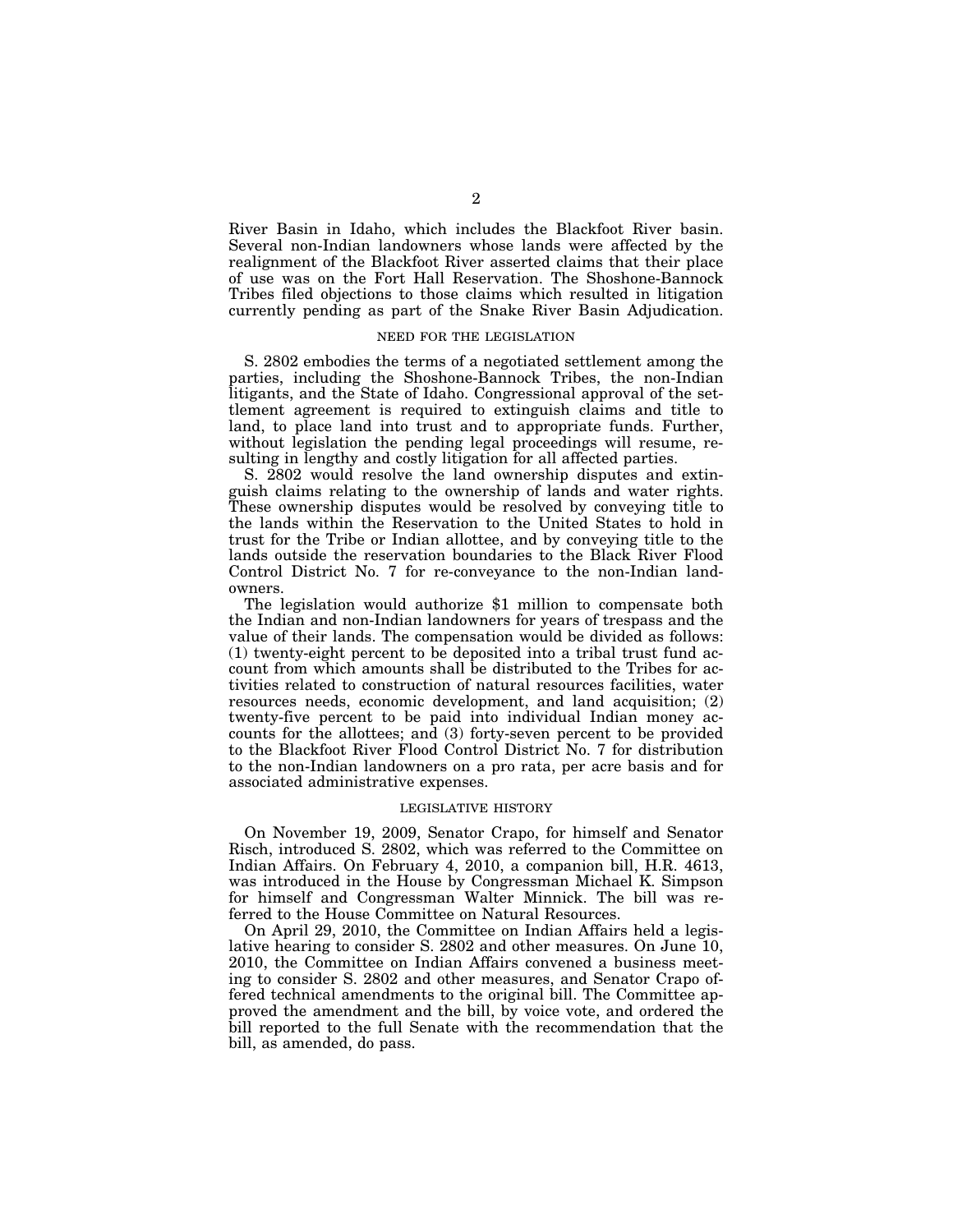## SUMMARY OF THE AMENDMENT

The amendment, offered by Senator Crapo, made technical changes to the bill to ensure that exhibits and other references were correctly stated and referenced, to make grammatical corrections, and to accurately reflect the confirmation year of the Second Treaty of Fort Bridger.

# SECTION-BY-SECTION OF S. 2802 AS AMENDED

# *Section 1. Short title*

The short title of the Act is the ''Blackfoot River Land Settlement Act of 2009.''

# *Section 2. Findings; Purposes*

This section sets out the findings that led to the introduction of this Act. The findings include references to the 1964 Corp of Engineers flood protection project on the Blackfoot River, which realigned the River so that certain parcels of non-Indian land ended up being located within the reservation boundaries and certain Indian lands ended up located outside of the reservation boundaries. The findings also note that the affected parties have filed claims in the Snake River Basin Adjudication seeking water rights based on the realignment of the Blackfoot River.

Section 2 also states that the purpose of the Act is to resolve the disputes resulting from the realignment of the Blackfoot River by the Corps of Engineers in 1964, and to achieve a fair, equitable, and final settlement of all claims arising from those disputes.

### *Section 3. Definitions*

This section defines the key terms in this Act. The defined terms are "Indian land," "non-Indian land," "Realigned River," "River," ''Reservation,'' ''Non-Indian Landowner,'' and ''allottee.''

# *Section 4. Extinguishment of Claims and Title*

Section 4 provides that all claims, past, present, and future will be extinguished on the date on which appropriations are distributed in accordance with this Act, unless specifically exempted by another section of this Act.

# *Section 5. Land to be Placed Into Trust for Tribes*

Section 5 states that upon distribution of the funds appropriated in this Act, that the non-Indian lands shall be held in trust by the United States for the benefit of the Tribes.

# *Section 6. Trust Land to be Converted to Fee Land*

This section provides that upon distribution of the funds appropriated in the Act, that the Indian lands, as defined by the Act, will be transferred to the Blackfoot River Flood Control District No. 7 for conveyance to the non-Indians acquiring Indian lands.

## *Section 7. Tribal trust fund account and allottee trust account*

This section provides for the establishment of a "tribal trust fund" account'' in the Treasury of the United States which shall be invested for the benefit of the Tribes. The funds in the account are to be distributed based upon a budget adopted by the Tribes which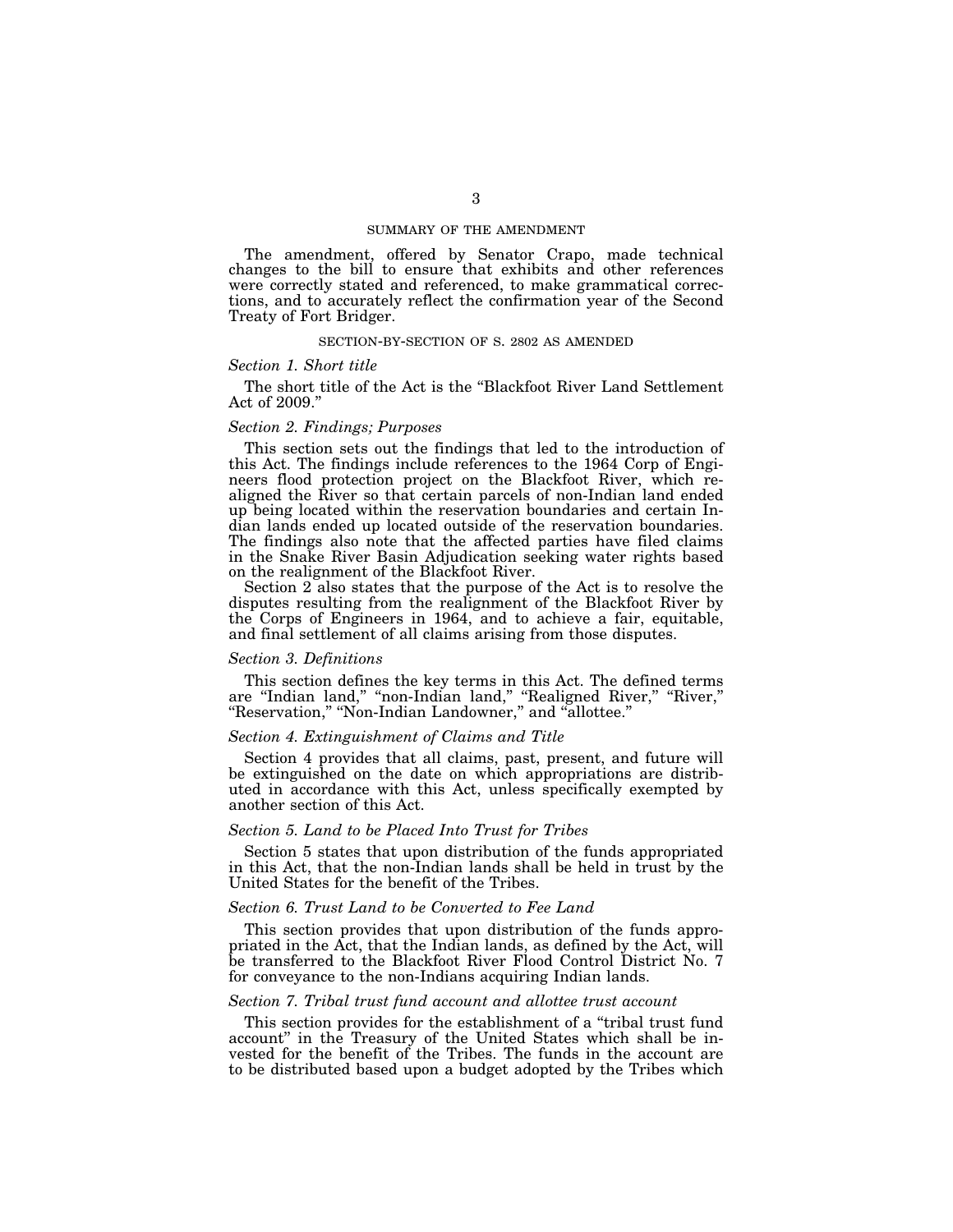describes the amounts required and intended uses of the funds. The funds may be used for construction of a natural resources facility; water resources needs; economic development; land acquisition; and other such purposes that the Tribes determine to be appropriate. A separate account, the "allottee trust account," is to be set up in the Treasury of the United States, which must be invested by the Secretary of the Treasury and deposited into the individual Indian money accounts for the affected allottees no later than 60 days after which funds are deposited into the allottee trust account.

# *Section 8. Attorneys fees*

This section states that the Secretary of the Interior shall pay the attorneys fees of the Tribes and the non-Indian landowners, and the total amount of attorneys fees paid shall not exceed two percent of the total amounts distributed to the Tribes, allottees, and non-Indian landowners.

# *Section 9. Effect on original reservation boundary*

This section confirms that nothing in the Act affects the original boundaries of the Reservation as established by Executive Order in 1867 and confirmed by Treaty in 1868.

# *Section 10. Effect on Tribal Water Rights*

This section confirms that nothing in the Act extinguishes or conveys any water rights of the Tribes as established in the ''1990 Fort Hall Indian Water Rights Agreement,'' ratified by section 4 of the Fort Hall Indian Water Rights Act of 1990 (Pub. L. 101–602).

# *Section 11. Disclaimers regarding claims.*

This section confirms that nothing in this Act affects the sovereign claim of the State of Idaho to title in and to the beds and banks of the Blackfoot River under the equal footing doctrine; affects any action by the State of Idaho under the Quiet Title Act; affects the ability of the Tribes or the United States to claim ownership of the beds and banks of the River; or extinguishes or conveys any water rights of non-Indian landowners or the claims of such landowners to water rights in the Snake River Water Basin.

#### *Section 12. Funding*

This section authorizes appropriations in the amount of \$1 million to be distributed among the Tribes, the allottees, and the Blackfoot River Flood Control District No. 7 in the following manner: (1) twenty-eight percent to be distributed to the tribal trust fund account; (2) twenty-five percent to be distributed to the allottee trust fund account; and (3) forty-seven percent to be distributed to the Blackfoot River Flood Control District No. 7 for distribution to the non-Indian landowners and associated administrative expenses. This section also states that funds distributed under this Act shall not be used for per capita payments to tribal members.

### *Section 13. Effective date*

This section makes the Act effective on the date on which the appropriations described in Section 12 are appropriated.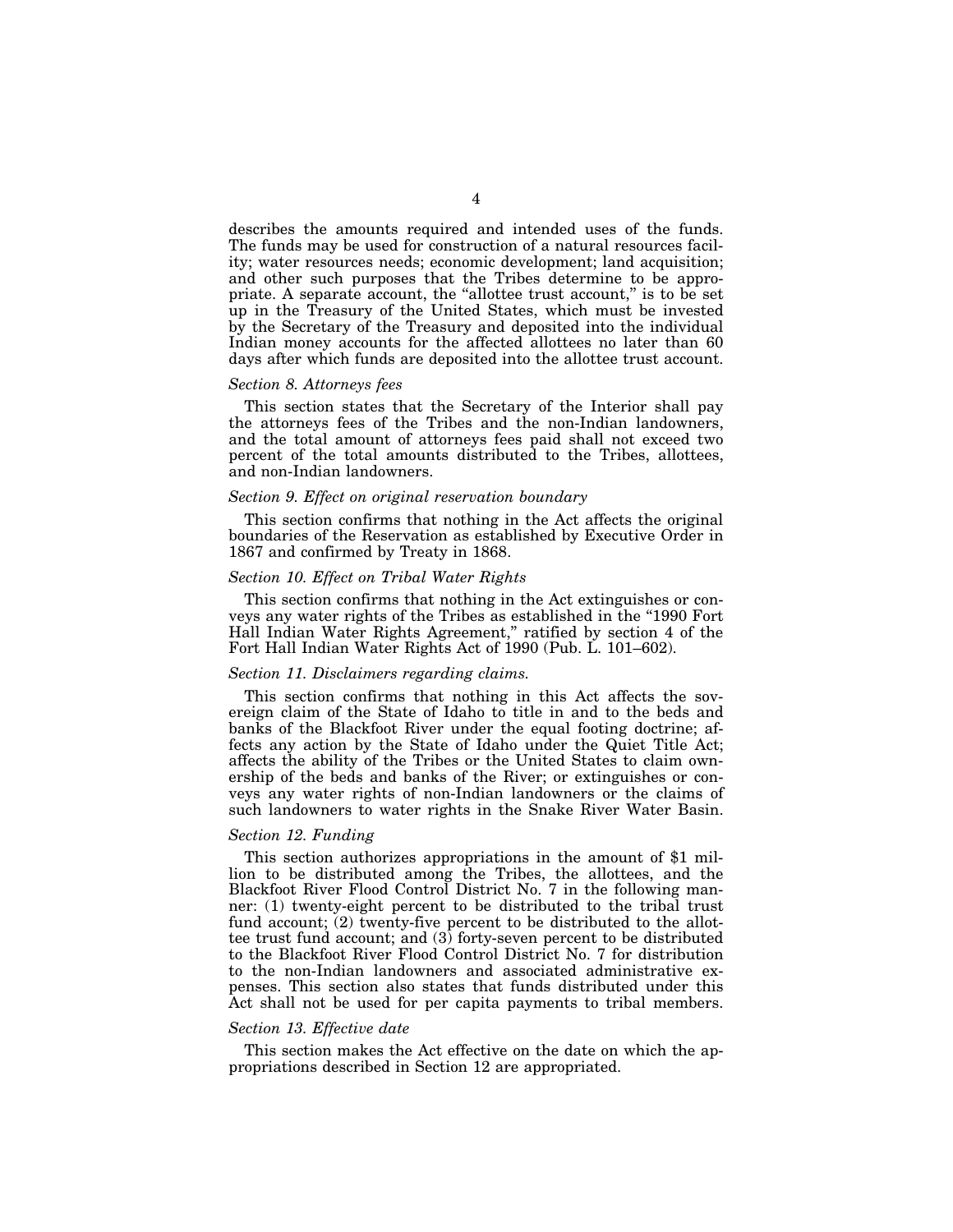## COMMITTEE RECOMMENDATION

On June 10, 2010, the Committee on Indian Affairs convened a business meeting to consider S. 2802 and other measures. Senator Crapo offered technical amendments to the original bill. The amendment was approved by the Committee by voice vote. The Committee ordered the bill reported to the full Senate with the recommendation that the bill, as amended, do pass.

#### COST AND BUDGETARY CONSIDERATIONS

The following cost estimate was prepared for S. 2802, as provided by the Congressional Budget Office on September 21, 2010:

# *S. 2802—Blackfoot River Land Settlement Act of 2009*

S. 2802 would authorize the appropriation of \$1 million to settle a land dispute between the Shoshone-Bannock Tribes and certain non-Indian landowners in southeastern Idaho. Based on information from the Department of the Interior (DOI) and assuming the availability of appropriated funds, CBO estimates that implementing the legislation would cost \$1 million over the 2011–2015 period. Enacting the legislation would not affect direct spending or revenues; therefore, pay-as-you-go procedures do not apply.

Under the bill, DOI would exchange 37 acres of Indian trust land for 31 acres of private land that would be held in trust for the Shoshone-Bannock Tribes. The bill also would authorize the appropriation of \$1 million to settle certain claims made against the federal government. Of those amounts, about \$710,000 would be paid to individual Indian and private landowners as compensation for damages resulting from certain federal activities. An additional \$270,000 would be held in trust for the Shoshone-Bannock Tribes by the U.S. Treasury. The tribes would have the authority to spend those amounts at their own discretion. Finally, up to \$20,000 of the authorized amounts would be available to pay attorneys' fees for the tribes and the non-Indian landowners.

By requiring the exchange of lands through federal statute, S. 2802 would impose both intergovernmental and private-sector mandates, as defined in the Unfunded Mandates Reform Act (UMRA), on tribal and nontribal land owners. The bill would terminate rights to certain parcels of land surrounding the Blackfoot River and extinguish any past, present, or future claims on that land. The cost of the mandates would be the forgone damages that could have been collected through legal actions related to the property and the net value of the land being exchanged by the federal government. In a market study used by DOI, the value of the land is estimated to be less than \$500,000. Therefore, CBO estimates that the aggregate cost of the mandates would fall well below the annual thresholds established in UMRA for both intergovernmental and private-sector mandates (\$70 million and \$141 million, respectively, in 2010, adjusted annually for inflation).

The CBO staff contacts for this estimate are Jeff LaFave (for federal costs), Melissa Merrell (for the intergovernmental impact), and Marin Randall (for the private-sector impact). The estimate was approved by Theresa Gullo, Deputy Assistant Director for Budget Analysis.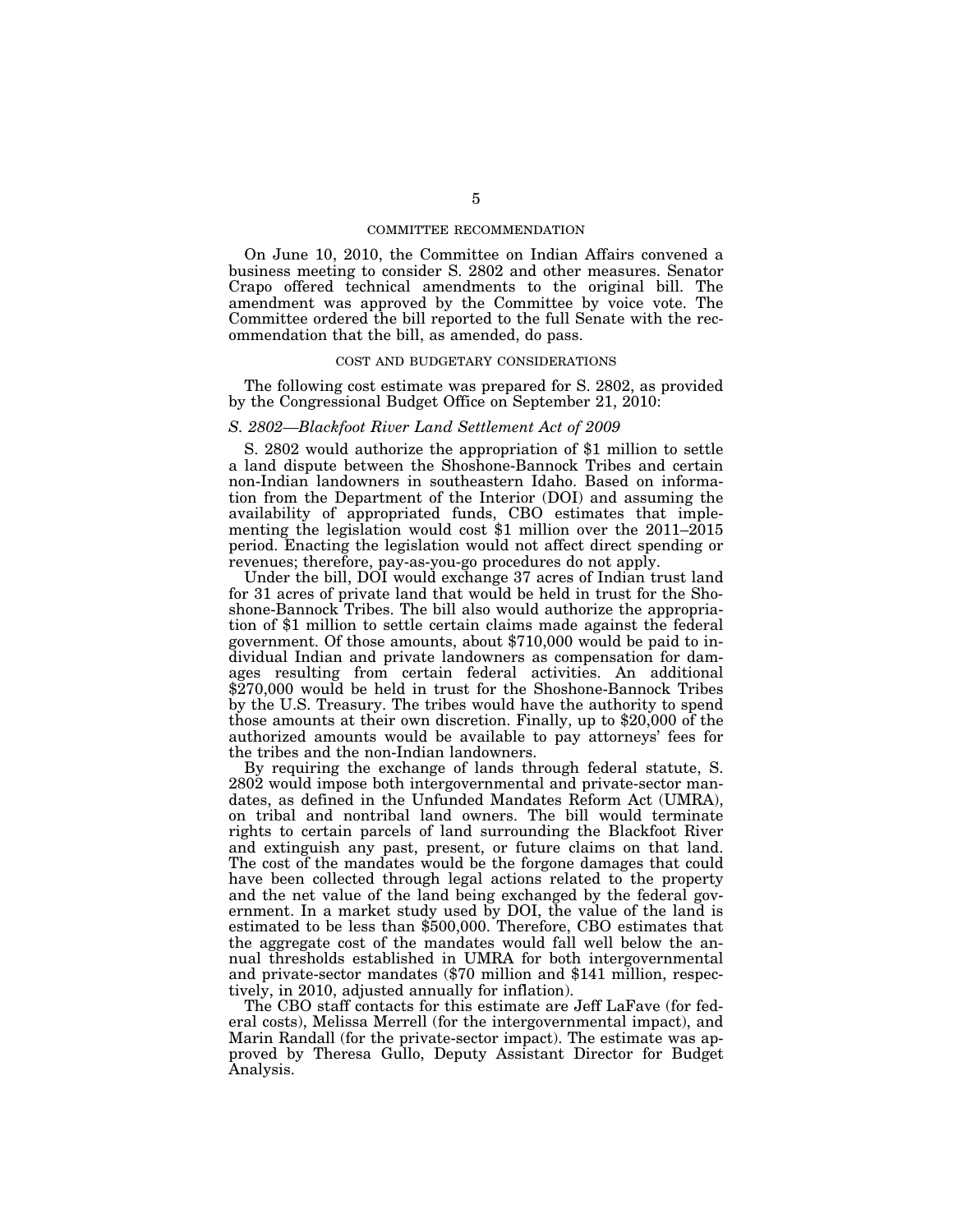# EXECUTIVE COMMUNICATIONS

The Committee received a letter on August 2, 2010, from the Assistant Secretary of the Interior for Indian Affairs, Larry Echo Hawk, with the Department of the Interior expressing the Department's views on S. 2802. The Committee also received a letter on September 2, 2010, from the Shoshone-Bannock Tribes in response to the Department's views, which will be kept on file with the Committee. The Department of the Interior's letter is below: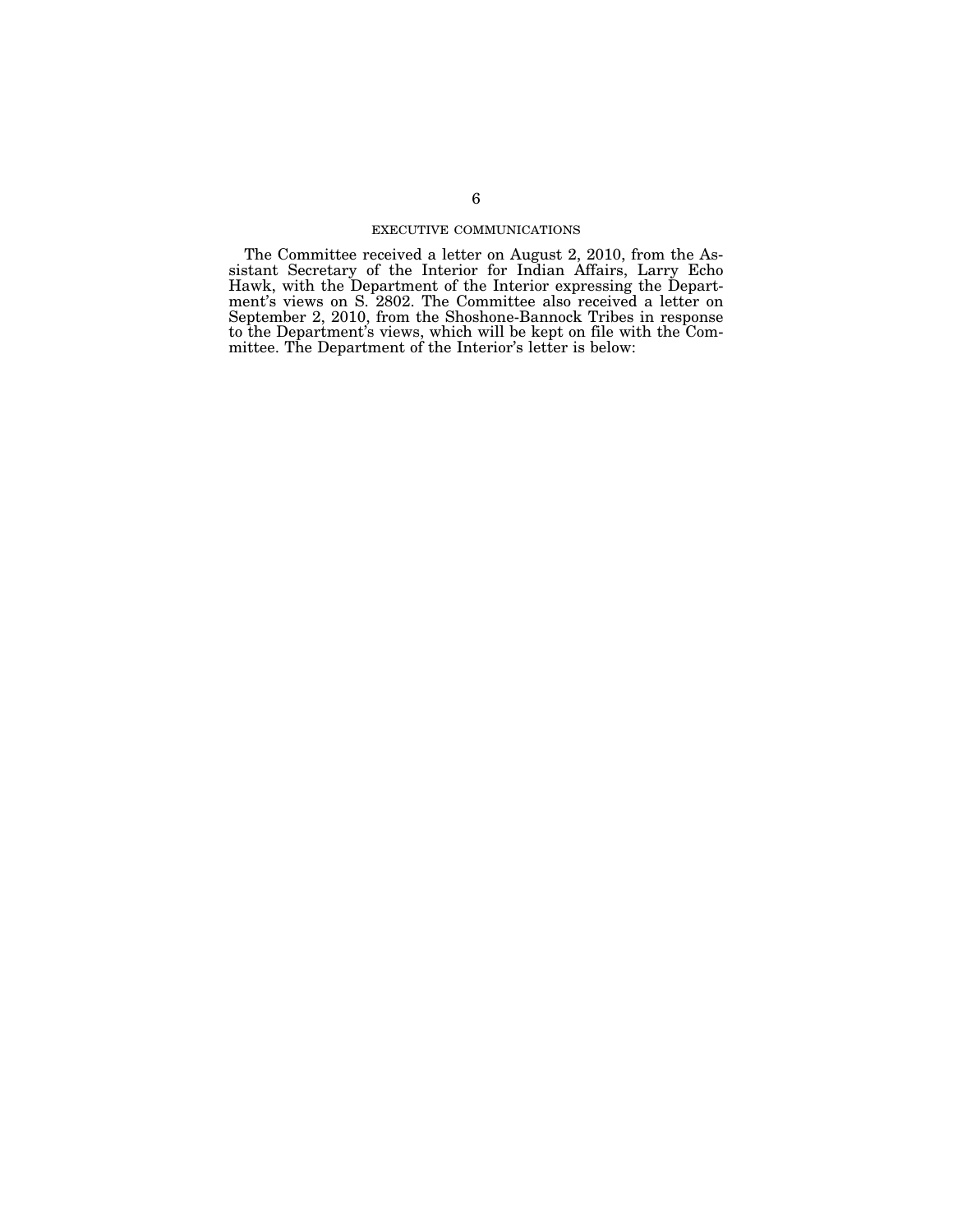

United States Department of the Interior OFFICE OF THE SECRETARY Washington, DC 20240

AUG 0 2 2010

The Honorable Byron Dorgan Chairman, Committee on Indian Affairs **United States Senate** Washington, DC 20510

RE: Views on S. 2802 - Blackfoot River Land Settlement Act of 2009

Dear Mr. Chairman:

In response to your letter dated June 30, 2010 to Secretary Ken Salazar, this letter presents the views of the Department of the Interior (Department) on S. 2802, the Blackfoot River Land Settlement Act of 2009, as reported by the Senate Committee on Indian Affairs on June 10, 2010. The Department cannot support S. 2802, but could support the exchange of certain lands for purposes of resolving water rights claims in the Snake River Basin Adjudication.

In 1867, the Fort Hall Indian Reservation was created by Executive Order for various bands of the Shoshone and Bannock Indians. Pursuant to the Executive Order, the Blackfoot River, as it existed in its natural state, formed the northern boundary of the Reservation. In the 1960's, the United States Army Corps of Engineers (Army Corps) completed a flood control project along the Blackfoot River. The project consisted of constructing levees, replacing irrigation diversion structures, replacing bridges and channel realignment.

While the flood control project did not change the original boundaries of the Reservation, it realigned portions of the Blackfoot River. Thus, after the Army Corps completed the project, individually-Indian owned and Indian lands (approximately 37.04 acres) ended up on the north side of the realigned River, and non-Indian owned lands (approximately 31.01 acres) ended up on the south side of the realigned River. Over the years, these parcels of land have remained idle because the landowners could not gain access to the parcels of land without trespassing or seeking rights-of-way across the lands of other owners.

In the late 1980's, the Snake River Basin Adjudication (SRBA) began to decree water rights on all streams and rivers within the Snake River basin in Idaho, which includes the Blackfoot River basin. During SRBA, several non-Indian landowners, whose lands were affected by the realignment of Blackfoot River, claimed as their water rights' place of use lands on the Fort Hall Indian Reservation.

 $\overline{7}$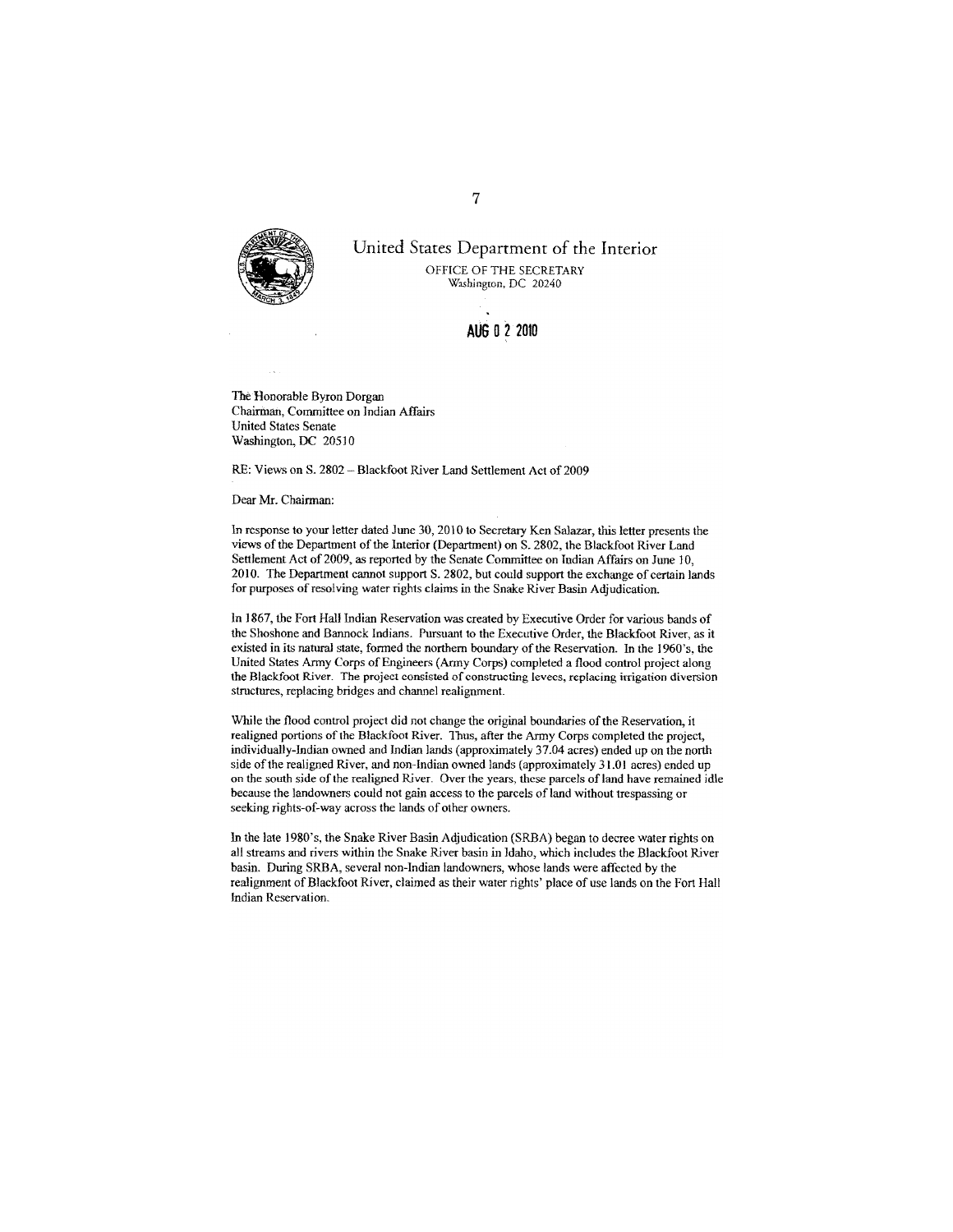The Shoshone-Bannock Tribes (Tribes) filed objections to these water right claims. The United States did not file objections on behalf of the Tribes, but has been closely working with the Tribes and monitoring these and related water right claims in the SRBA. Thus, resolution of the land ownership issues along the realigned portions of the Blackfoot River could resolve related water rights claim in the SRBA.

The primary features of S. 2802 are to:

- authorize the United States to take certain non-Indian lands into trust on behalf of the Shoshone-Bannock Tribes in Idaho;
- authorize the United States to convey certain Indian lands into fee lands;
- extinguish certain claims that potentially could be asserted by the Shoshone-Bannock Tribes against the United States;
- establish a Tribal Trust Fund Account in the Department of Treasury that the Tribes could use for water resources, economic development, land acquisition, and other purposes that the Tribes determine to be appropriate; and
- authorize appropriations of \$1 million to be paid to the Shoshone-Bannock Tribes.  $\bullet$ Indian allottees, and non-Indian landowners and all parties' respective attorneys.

Again, while the Department could support the exchange of certain lands for purposes of resolving water rights claims in the SRBA, the Department cannot support S. 2802, because we have a number of concerns with the legislation.

As the Department understands, the justification for the \$1 million appropriated in the bill is the alleged harm caused by the realignment of the Blackfoot River in the 1960's. While the Tribes, Indian allottees and non-Indian land owners have claimed harm from the rechanneling of the river in the 1960's, none of these parties has sought to remedy this harm before now. Nor is it clear that there are any valid or cognizable claims arising out of the realignment. There is no reason to believe that the United States would be liable for a legal claim that would warrant it contributing this amount to the settlement.

Second, as we understand it, no settlement exists among the Tribes, Indian allottees and non-Indian land owners. Generally, the United States expects to at least review any settlement it is being directed to fund.

Third, the United States ordinarily expects to see included in a settlement express waivers of any and all claims that they might have against the United States and its agencies relating to the claims at issue in the settlement. This is true particularly when the United States is directed to pay to settle the alleged claims. The Department was not consulted on this proposed settlement before S. 2802 was introduced. We welcome the opportunity to work with the Tribe to develop a mutually acceptable solution for all vested stakeholders. In this instance, the legislation does not waive the parties' claims related to the lands that are to be placed in trust for the benefit of the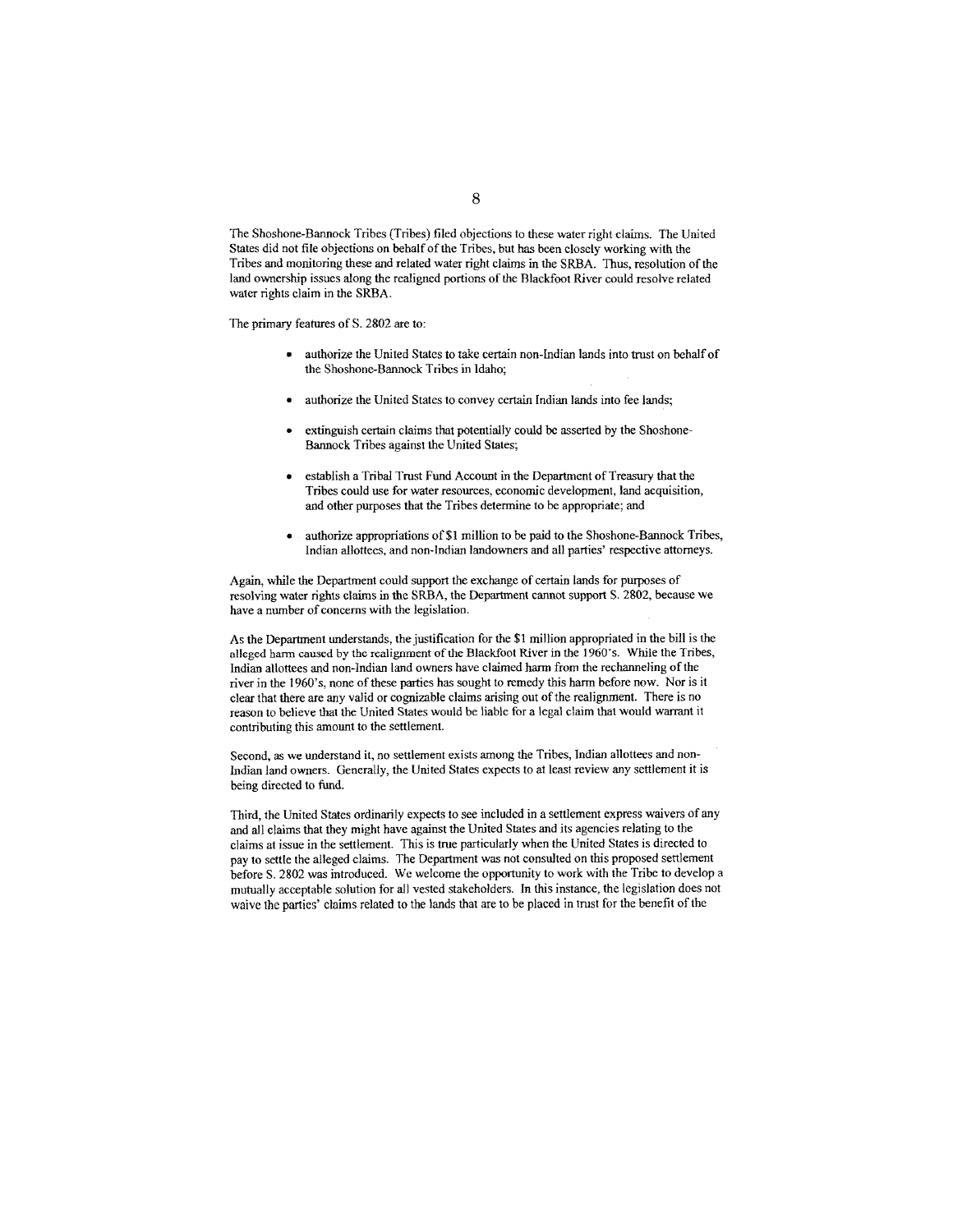Shoshone Bannock Tribes, nor for the Indian lands that are to be conveyed in fee to non-Indians. The exclusion of these waivers against the United States is problematic.

Lastly, the Department finds problematic the provision in the legislation that directs the United States to pay attorneys' fees to all represented landowners. Generally, all parties pay their own attorneys' fees, and such a provision is unusual. We are concerned that including it in the legislation could set a bad precedent.

Thank you for the opportunity to provide these views for the record. Please let us know if you require any further information.

Sincerely.  $\bigwedge$  Larry Echo Hawk

Assistant Secretary - Indian Affairs

cc: Senator John Barrasso